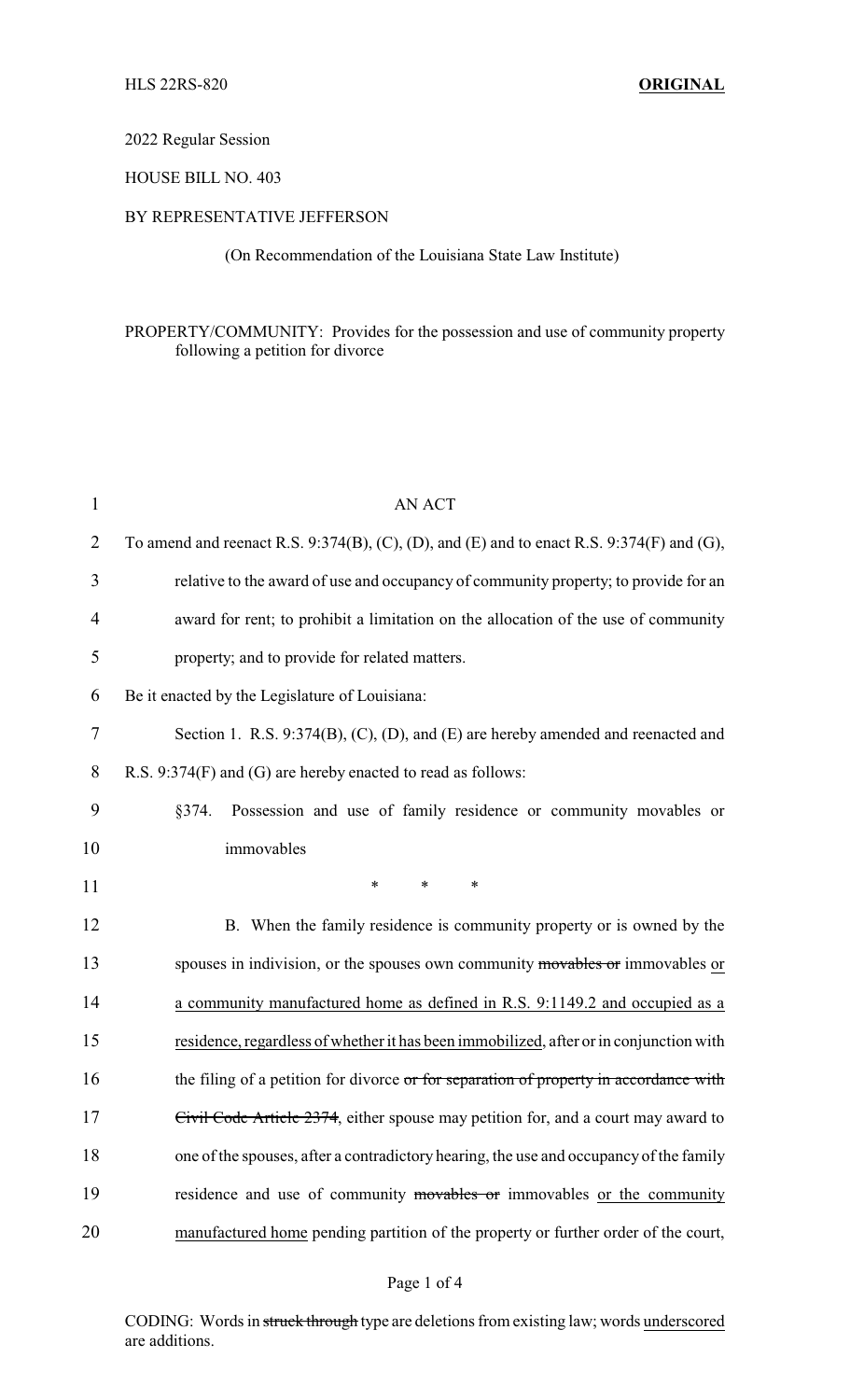whichever occurs first. In these cases, the court shall inquire into the relative economic status of the spouses, including both community and separate property, and the needs of the children, if any, and shall award the use and occupancy of the 4 family residence and the use of any community movables or immovables or the community manufactured home to the spouse in accordance with the best interest of the family. If applicable, the court shall consider the granting of the occupancy of 7 the family residence and the use of community movables or immovables or the community manufactured home in awarding espousal support.

9 C. A spouse who, in accordance with the provisions of Subsection A or B of 10 this Section, uses and occupies or is awarded by the court the use and occupancy of 11 the family residence, a community immovable occupied as a residence, or a 12 community manufactured home as defined in R.S. 9:1149.2 and occupied as a 13 residence, regardless of whether it has been immobilized, shall not be liable to the 14 other spouse for rental for the use and occupancy, except as hereafter provided. If 15 the court awards use and occupancy to a spouse, it shall at that time determine 16 whether to award rental for the use and occupancy and, if so, the amount of the rent. 17 The parties may agree to defer the rental issue for decision in the partition 18 proceedings. If the parties agreed at the time of the award of use and occupancy to 19 defer the rental issue, the court may make an award of rental retroactive to the date 20 of the award of use and occupancy.

 D. In a proceeding for divorce or thereafter, a spouse may move for an award of rent at any time. After a contradictory hearing, the court may award rent to be paid by a spouse exercising exclusive use and occupancy of a residence whether by 24 judgment or in fact. The award shall be retroactive to the date of filing of the motion, but rent shall be awarded only for the period of exclusive occupancy. The 26 adjudication of the issue of rent and the amount thereof may be deferred to a later 27 date by the court or by agreement of the parties. It shall not be a prerequisite to the award of rent that the spouse against whom the award is made shall have requested use and occupancy of the residence.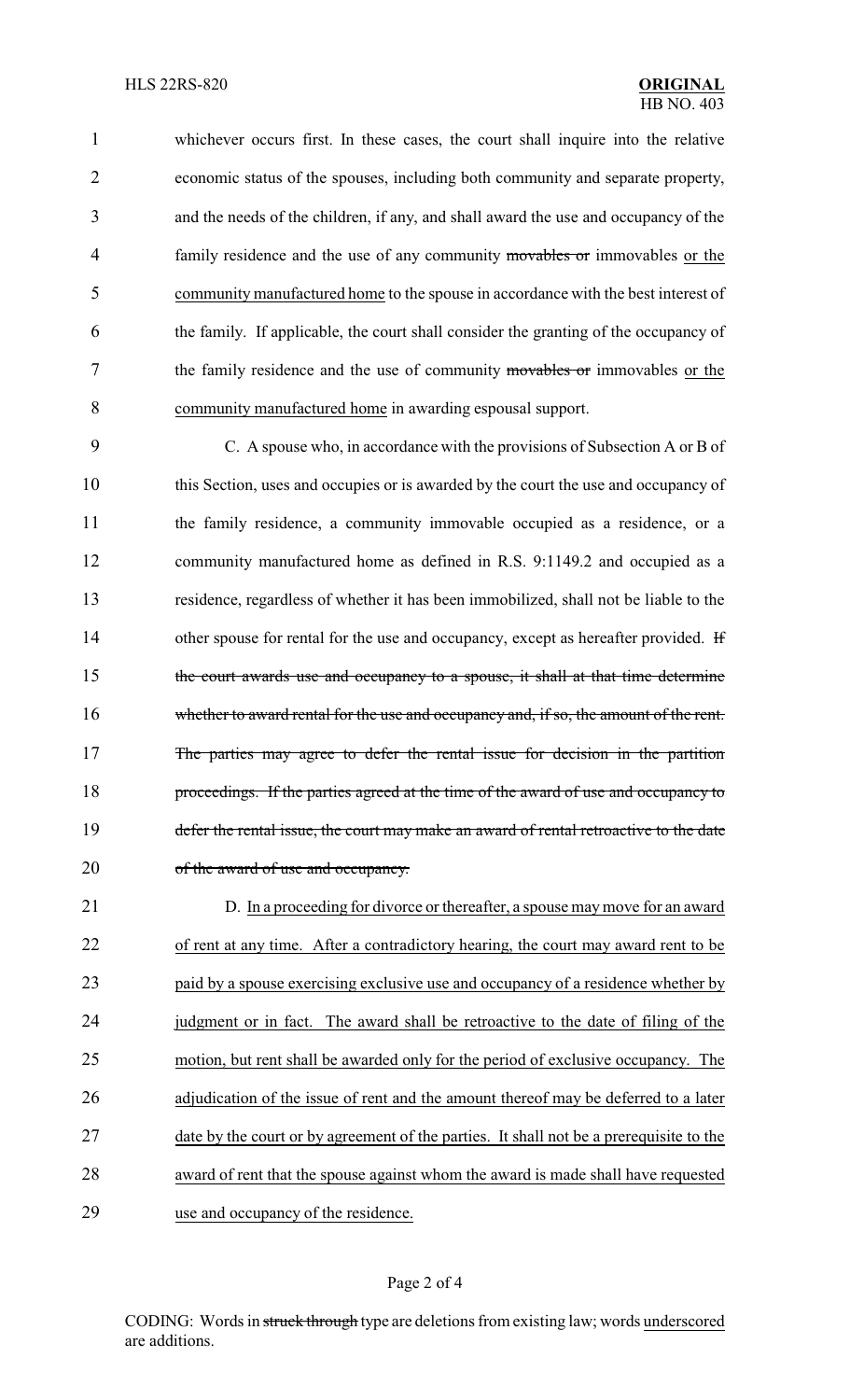| $\mathbf{1}$   | <b>D.</b> E. The court may determine whether a residence is separate or community        |
|----------------|------------------------------------------------------------------------------------------|
| $\overline{2}$ | property, or owned in indivision, in the contradictory hearing authorized under the      |
| 3              | provisions of this Section.                                                              |
| $\overline{4}$ | F. In a proceeding for divorce or thereafter, either spouse may petition for,            |
| 5              | and a court may award to one of the spouses, after a contradictory hearing, the use      |
| 6              | of community movables pending partition of the property or further order of the          |
| 7              | court, whichever occurs first. The court shall inquire into the relative economic        |
| 8              | status of the spouses, including both community and separate property, and the needs     |
| 9              | of the children, if any, and shall award the use of any community movables in            |
| 10             | accordance with the best interest of the family. If applicable, the court shall consider |
| 11             | the granting of the use of community movables in awarding espousal support.              |
| 12             | $E: G(1)$ In a proceeding for divorce or thereafter, a summary proceeding                |
| 13             | shall be undertaken by the court upon request of either party to allocate the use of     |
| 14             | community property, including monetary assets, bank accounts, savings plans, and         |
| 15             | other divisible movable property pending partition. The authority to make these          |
| 16             | allocations shall not be limited to a specific dollar amount or percentage, and the      |
| 17             | court shall have the right to allocate any monetary asset, in whole or in part.          |
| 18             | The court shall determine allocation of community property after<br>(2)                  |
| 19             | considering:                                                                             |
| 20             | (a) The custody of the children and exclusive use and occupancy of the                   |
| 21             | family residence.                                                                        |
| 22             | (b) The total community property.                                                        |
| 23             | (c) The need of a spouse for funds to maintain a household prior to partition.           |
| 24             | (d) The need of a spouse to receive legal representation during the course of            |
| 25             | the proceedings.                                                                         |
| 26             | (3) Upon court order, each spouse shall provide the other a complete                     |
| 27             | accounting of all allocated community property to demonstrate compliance with            |
| 28             | Civil Code Article 2369.3.                                                               |